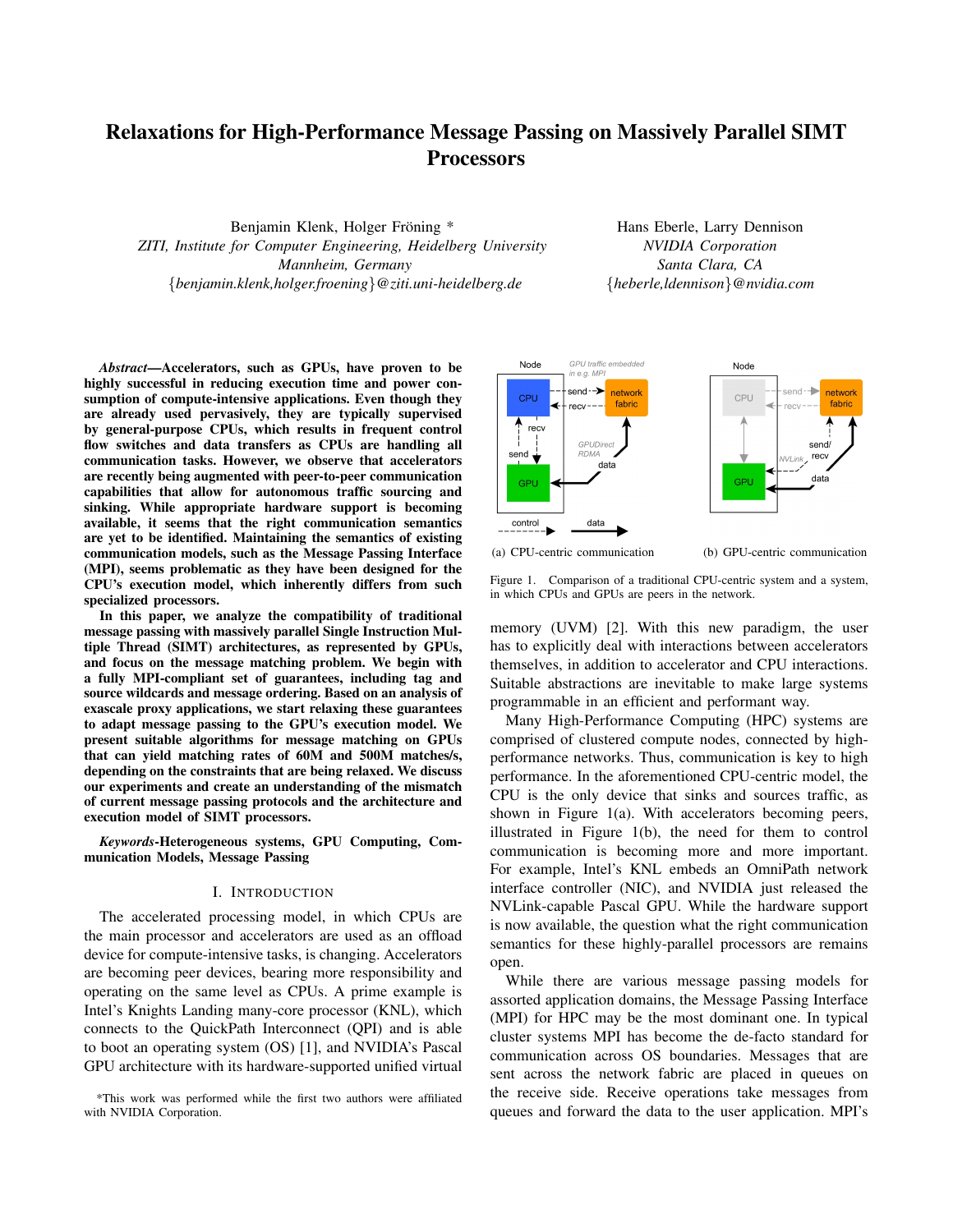semantics are rich, making it a user-friendly abstraction. For example, when receiving data the user only has to specify the source of the message and MPI guarantees in-order delivery. Additionally, the user can apply a wildcard to the source specifier to receive messages from any source process.

To receive the right message, the MPI system needs to match incoming messages with receive requests. The matching is complex as it needs to deal with wildcards and ordering. As a result, most MPI implementations use lists for this purpose, which have to be traversed for every incoming message or receive request. Message matching is key to high message rates and also to the application's performance. For example, the Fire Dynamics Simulator (FDS) application has been accelerated by 3.5x just by improving MPI's matching process without touching the application itself [3].

While list-based approaches work fairly well for latencyoptimized processors, massively parallel processors need to exploit parallelism to perform well. Implementing MPI-like messaging on GPUs seems difficult and rather inapplicable. Additionally, due to their highly parallel nature, GPUs could be expected to exchange significantly more messages than CPUs. A node's CPU generally runs tens of processes, while GPUs run grids of thousands of cooperative thread arrays (CTAs), each being independently executed. It seems fair to presume that many of these CTAs need to send and receive messages. Thus, the matching of messages becomes a major limiter for high message rates.

The design space for GPU-centric communication is still wide open and we want to create an understanding of implications that result from processing messages on GPUs, particularly message matching. We present an algorithm for message matching on a GPU that is fully compliant with MPI and analyze its performance and limitations. We further relax some of MPI's constraints, allowing for more parallelism and assess the feasibility of these relaxations based on a comprehensive analysis of exascale proxy applications. With this work we make the following contributions:

- *•* We present a trace-based analysis of exascale applications with regard to characteristics that have an impact on the matching problem.
- We introduce a tag matching algorithm that complies with MPI-like semantics and report performance on the three latest generations of GPUs. We also identify parts of the semantics that make it hard to map the matching task to a GPU.
- *•* We propose optimizations and trade-offs that relax MPI's guarantees to increase the matching rate. We show how these relaxations improve performance and their applicability to exascale applications.

Note that our results and insights are not limited to MPI; they are also applicable to other message passing paradigms. We understand that MPI serves as a proxy here, as its messaging system provides many features. Similarly, even though we evaluate the proposed relaxations for GPUs, the insights are also interesting for CPU-centric messaging, including both general-purpose and many-core architectures.

We also understand that GPUs are not going to run a full MPI stack, as GPUs struggle with single thread performance and lack dynamic in-kernel memory management. However, we want to leverage insights from MPI to design better suited communication models for GPUs.

The remainder of this work is structured as follows: Section II provides the background on GPUs and MPI. Section III elaborates on related work. Section IV presents our analysis of exascale applications regarding their communication behavior. Section V presents our algorithm for MPI-like tag matching on the GPU, followed by relaxations we propose to increase performance. Section VII discusses the results and insights and Section VIII concludes.

# II. BACKGROUND AND METHODOLOGY

This section presents an overview of current GPU architectures and their programming and execution model. MPI is introduced as a prime example for message passing interfaces. At the end of the section, we present our methodology to evaluate the matching process.

## *A. GPUs and their role in the network*

General-purpose GPU (GPGPU) computing has been highly successful in accelerating compute-intensive applications. NVIDIA's GPUs implement a great number of streaming multiprocessors (SMs), ranging to more than 60 in the recently released Pascal architecture. Each SM comprises hundreds of simple compute cores, making the GPU a massively-parallel processor. However, unlike CPU processors, GPUs are optimized for throughput rather than latency and cores execute instructions in order at much lower clock rates.

GPUs offer a throughput-oriented memory system with high-bandwidth off-chip memory. Each SM provides an explicitly managed scratch-pad memory (called shared memory) and a large register file. Accesses to these local resources are fast, though an extensive use reduces the number of threads that can be grouped together on a CTA.

NVIDIA GPUs are programmed by CUDA (Compute Unified Device Architecture). A compute kernel comprises thousands of CTAs with each CTA consisting of up to 1024 threads. Multiple CTAs can map to a single SM. The code is executed in groups of 32 threads in that the same instruction is dispatched to the whole group, called a warp. The scheduler picks available warps and dispatches their instructions to the hardware. Warps that wait for memory accesses are tracked by a scoreboard and noted as inactive until the operation is finished. Having plenty of warps ready to be scheduled allows to hide long instruction latencies.

To operate efficiently, all threads within a warp have to follow the same control flow. Results from diverging threads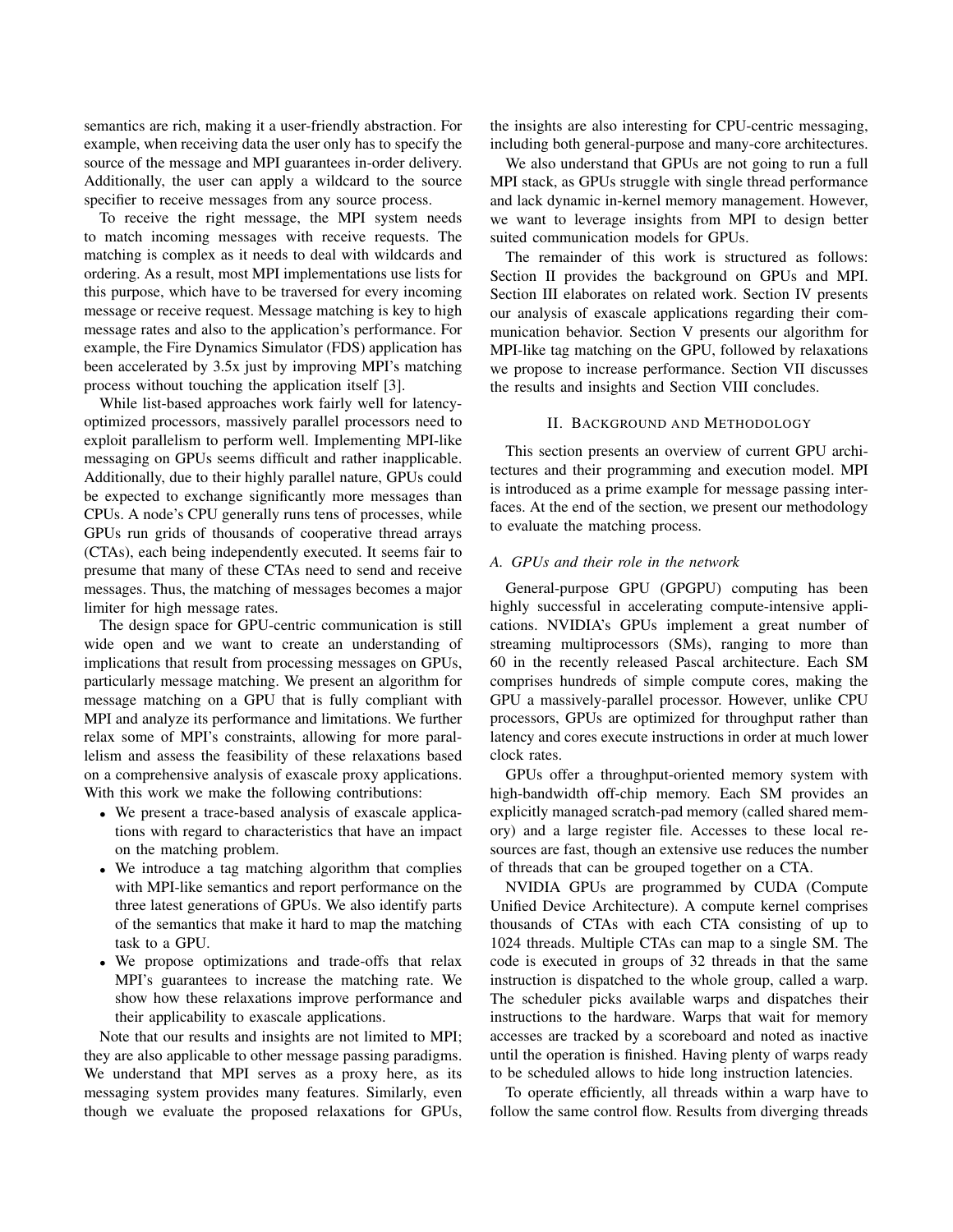are simply masked off. Within warps, CUDA provides synchronization primitives that allows data to be communicated (warp shuffle) or evaluated (warp vote) efficiently. For example, the *ballot* intrinsic takes a condition and returns a 32-bit vector wherein the least significant bit (LSB) represents the first thread of the warp and is set if the condition evaluates to true. Additionally, bit functions like finding the position of the first set bit (*ffs*) or counting leading zeros (*clz*) are also supported by the hardware.

Traditionally, GPUs have been perceived as plain accelerators, attached via PCIe and controlled by the CPU. However, this has also been the main bottleneck since the GPU needs data to be available in its high-bandwidth ondevice memory. That is why NVIDIA introduced Unified Virtual Memory (UVM), for sharing CPU and GPU memory, and NVLink, a high-bandwidth interface. The role of the GPU is changing now that multiple GPUs can be clustered with NVLink, and GPUs are becoming more and more autonomous and independent. Through NVLink, GPUs can access remote memory directly, spanning a virtual address space across the network. Communication between GPUs in traditional networks has always been performed by the CPU, requiring running kernels to be interrupted and control returned back and forth between GPU and CPU. With GPUs being peers in the network, the need for sourcing and sinking network traffic in the GPU becomes inevitable.

#### *B. MPI*

The Message Passing Interface (MPI) has become the standard communication method for clustered systems with distributed memory. The receiver of small messages has to either buffer the data of the message within the MPI framework, or if a matching receive has already been posted, the data is copied directly to the buffer in user space. For large messages, the target matches the message with a receive request and then initiates the data transfer from the source directly to the user buffer on the receiving side.

Message matching is based on a tuple containing the message source (*src*), a *tag*, and a communicator (*comm*). The user can use wildcards for *src* (MPI\_ANY\_SOURE) and *tag* (MPI\_ANY\_TAG). In addition, MPI guarantees that messages sent between the same process-pair are matched in order.

Incoming messages that have been received, but could not be matched with any receive request that has been posted so far, are kept in the so-called Unexpected Message Queue (UMQ). Any new incoming receive request has to look for a message in that queue first. If no match can be found, the receive request is appended to the Posted Receive Queue (PRQ). The PRQ is the counterpart to the UMQ, where any incoming message looks for already posted receive requests. Common MPI implementations implement UMQ and PRQ as lists since elements can be easily removed without reordering other elements.

#### *C. Methodology*

In our vision, GPUs communicate autonomously as depicted in Figure 1. Like any other messaging-based system, each GPU implements a message queue and keeps connections to its peers. NVLink and PCIe systems allow GPUs to address a peer's memory directly by spanning a virtual global address space (GAS) across the network. 'Send' operations write messages to queues in remote memory and 'Receive' operations query the local queue for new messages. For this work, we presume that there is one communication kernel running on a single GPU streaming processor (SM) while other SMs are executing the application's grid, similar to network on-loading protocols with dedicated communication cores [4] [5]. With message passing layered on top of the GAS, the user calls send/recv routines inside its application kernel, which is concurrently running along with the communication kernel. The matching and other communication tasks are performed in the background by the communication kernel.

Our first step is to characterize the matching problem by analyzing MPI traces of real applications. We provide an analysis of the characteristics that have an impact on the matching performance. This includes the source rank and tag usage and their distribution, the usage of wildcards, and the depth of UMQ and PRQ. The applications we believe to be representative are the U.S. Department of Energy (DOE) Mini-apps [6]. The DOE has made the traces publicly available and we used Python and R scripts to extract the information needed for our analyses from the trace files. General statistics are collected by parsing the trace files, while others require message queues to be restored any time a matching is attempted. The results help to assess feasibility of the relaxations of the message passing protocol we are going to introduce later.

We present an algorithm that performs *tag*/*src* matching on GPUs and run experiments to assess the performance, based on micro-benchmarks and synthetic scenarios. We have to rely on micro-benchmarks as it is not possible to run the applications on GPUs without supporting a full MPI stack on the GPU itself. Nonetheless, these experiments provide insights into the distinct characteristics of the matching problem as well as performance limits and limitations. We run our experiments on three generations of GPUs: Kepler<sup>1</sup>, Maxwell<sup>2</sup>, and the recently released Pascal<sup>3</sup>. Note that we do not compare the GPU with the CPU matching performance. CPUs are highly optimized for a high number of instructions per cycle at high clock rates, making them perform well at sequential tasks. Rather, we want to present challenges faced by doing message passing according to MPI semantics on the GPU. Nonetheless, we experimentally assessed the

<sup>&</sup>lt;sup>1</sup>Tesla K80 (single GPU) CUDA v. 7.0.27, NVIDIA driver v. 346.46

<sup>2</sup>Tesla M40, CUDA v. 8.0.27, NVIDIA driver v. 361.72

<sup>3</sup>GTX1080, CUDA v. 8.0.23, NVIDIA driver v. 367.35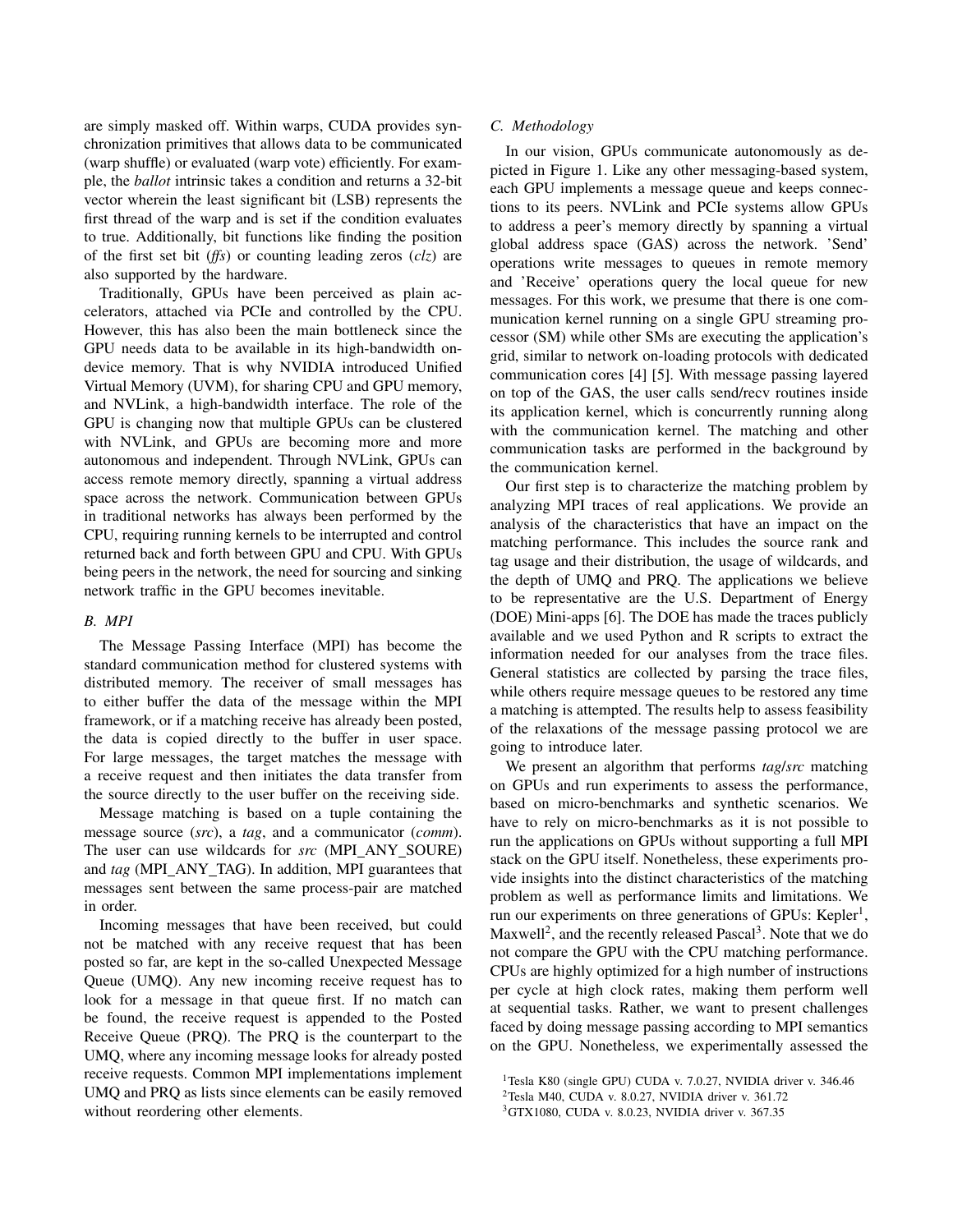CPU's matching rate with various MPI implementations and found that 30M matches/s can be achieved with short queues. However, this rate drops to below 5M matches/s for queues longer than 512 entries. More detail can be found in [7].

In the last part of this work we relax matching semantics. This allows us to better map the message passing model to the GPU's execution model. We analyze how these relaxations improve the matching rate with respect to synthetic and real application scenarios. Our goal is to show how communication semantics have to look for massively parallel processors, such as GPUs. In addition to performance, we assess the feasibility of the relaxations with respect to our findings from the application analyses.

#### III. RELATED WORK

UMQ and PRQ lengths were also analyzed by Brightwell [8] and Goudy [9]. They report that applications from the NAS Parallel Benchmark (NPB) suite generate a significant amount of unexpected messages resulting in queue lengths of up to 200 entries for UMQ and up to 140 processes. Furthermore, PRQ is always smaller than UMQ and average search lengths are always less than 30 entries. They ran their experiments on dual Pentium 4 Xeon Processors with a Myrinet-2000 network interface. Of note, the authors stated that it is necessary to analyze real applications. Based on this, Underwood et al. [10] propose a list-acceleration unit for NICs and show benefits as long as the queue fits in on-NIC memory. Keller et al. [11] did a similar analysis of large-scale applications, showing that the UMQ length scales linearly with the process count for a thermodynamics application on the Jaguar and JaguarPF systems. However, this only applies to rank 0 while other ranks do not exceed a queue length of 200. UMQ lengths for other applications are much smaller, ranging between 10 and 30 entries.

Zounmevo et al. [12] propose two new algorithms for message matching on CPUs, both aimed at reducing the memory footprint and enhancing scalability. Their approach partitions the rank-space such that multiple queues can be implemented. Each entry is given a sequence number to comply with wildcards. Their results show significant relative performance improvement for two applications (nbody and radix sort) on a small scale InfiniBand Cluster with AMD Opteron CPUs, but no absolute performance numbers are provided. Flajslik et al. [3] use hashes to address multiple queues and insert so-called marker entries to restore order and support wildcards. Their approach yields 3.5x better performance than traditional, list-based matching algorithms for the Fire Dynamics Simulator with 1,792 processes and 256 queues on a 64-node InfiniBand and Xeon CPU cluster. They also looked at LAMMPS and integer sort (NPBS), but only reported a reduction in match attempts as opposed to overall performance.

Some work also exists regarding direct GPU-GPU communication. Stuart et al. [13] implemented a messaging scheme on GPUs. However, a CPU thread is needed to execute the messaging process. The authors claim that message passing is not possible on GPUs since they do not have access to network devices.

This changed with NVIDIA's introduction of GPUDirect RDMA, which is used in our previous work [14] to implement GGAS, a global address space for GPUs. It is based on an FPGA NIC to forward load and store operations across the network fabric. We then compared this PGAS model with RDMA and MPI and showed that direct GPU communication is favorable for a wide range of communication patterns [15].

Another work [7] presents a more comprehensive analysis of Exascale traces, which comprises point-to-point and collective communication, with a focus on the CPU.

To the best of our knowledge, our work is the first to analyze Exascale traces with regard to UMQ and PRQ lengths. Also, we are not aware of any work that implements message matching on GPUs.

#### IV. EXASCALE TRACE CHARACTERISTICS

This section presents findings from our exascale proxy application analysis. These traces are important as they provide insights on the matching requirements and potential for possible relaxations, both in terms of performance and feasibility. Our findings can also be applied to applications with similar behaviors and communication patterns and are not limited to accelerators.

#### *A. Communication characteristics*

In the following we present our observations from the application analyses with regard to the matching process. The applications are introduced in Table I. These proxy applications cover a wide area and are considered representative for current and future HPC systems.

*Number of src and tag wildcards used:* the first surprising observation is that none of the analyzed applications uses the *tag* wildcard, and only two applications (*Design Forward MiniDFT* and *MiniFE*) apply the *src* wildcard (see Table I). Note that we extract this information from the traces and not from the source code (the *dumpi* trace format contains such information) and there is no information whether all traces also cover the initialization phase, in which wildcards might be more prominently used. Nonetheless, initialization is outside the critical path and can be performed by the CPU before the application is handed off to the GPU. MPI's matching process is complicated by the support for wildcards, which seems quite unnecessary with regard to most exascale proxy applications.

*Number of communicators:* except *CESAR NEKBONE* (2) and *Design Forward MiniDFT* (7), all applications use a single communicator for point-to-point communication. The communicator is part of the matching criteria and would inherently offer parallelism since no wildcard can be applied.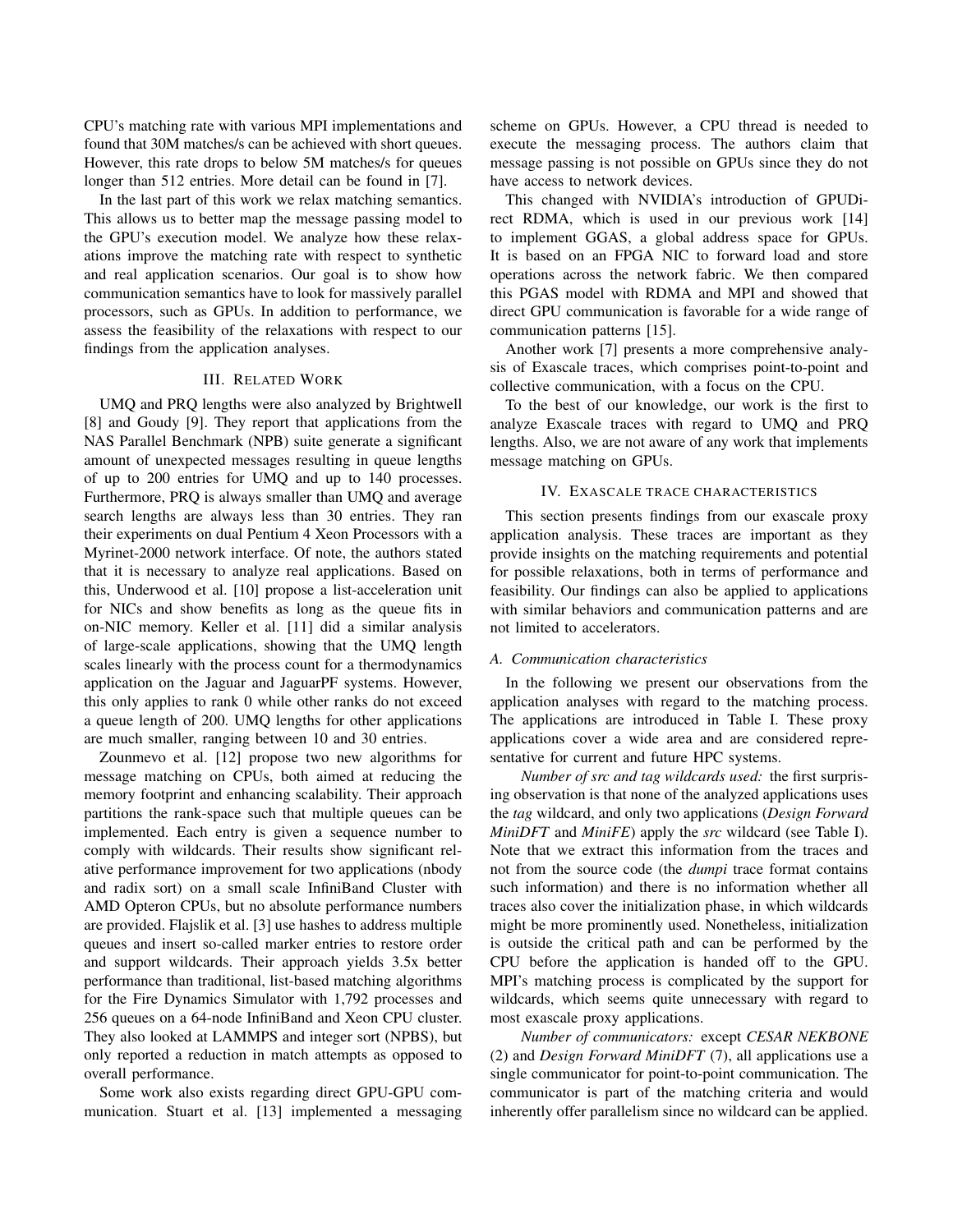| <b>Application</b>           | <b>Description</b>                    | Comm. Pattern<br>src WC      |                          | tag WC | #communicator | Peers | #tags           |
|------------------------------|---------------------------------------|------------------------------|--------------------------|--------|---------------|-------|-----------------|
| MOCFE $(CESAR)$ <sup>*</sup> | Neutronics code                       | Nearest neighbor             | no                       | no     |               | 4     | 2944            |
| <b>NEKBONE</b> (CESAR)       | Fluid Dynamics code                   | Nearest neighbor             | no                       | no     | ◠             | 29    | 1044            |
| CNS (EXACT)                  | Compressed Navier-Stokes              | Nearest neighbor             | no                       | no     |               | 72    | 67              |
| MultiGrid (EXACT)            | MultiGrid solver (BoxLib)             | Nearest neighbor<br>no<br>no |                          |        |               | 37    | 845             |
| LULESH (EXMATEX)             | Hydrodynamic simulation               | Nearest neighbor<br>no       |                          | no     |               | 19    | $\overline{c}$  |
| CMC (EXMATEX) <sup>1</sup>   | Classic Monte Carlo                   | Nearest neighbor             |                          |        |               |       |                 |
| $AMG$ ( $DF$ )               | Algebraic MultiGrid Solver            | Nearest neighbor             | no                       | no     |               | 79    |                 |
| AMR Boxlib (DF)              | Adaptive mesh refinement              | Irregular (sparse)           | no<br>no                 |        |               | 35    | 631             |
| MiniAMR (DF) $\ddagger$      | Adaptive mesh refinement              | Irregular (sparse)           | $\overline{\phantom{a}}$ |        |               |       |                 |
| BigFFT (DF) $\dagger$        | Large 3D FFT                          | Many-to-many                 | -                        |        |               |       |                 |
| Crystal Router (DF)          | MPI many-to-many code                 | Staged all-to-all            | no<br>no                 |        |               | 6     | 14              |
| Fill Boundary (DF)           | Halo update (BoxLib)                  | Nearest neighbor             | no                       | no     |               | 23    | $\overline{24}$ |
| MultiGrid (DF)               | MultiGrid solver (BoxLib)             | Nearest neighbor             | no                       | no     |               | 10    | 104             |
| MiniDFT (DF)                 | VASP electronic structure calculation | Many-to-many                 | yes                      | no     |               | 19    | 19666           |
| MiniFE (DF)                  | Finite element solver                 | Staged all-to-all            | yes                      | no     |               | 15    | 3               |
| SNAP (DF) $‡$                | Neural particle transport             | Nearest neighbor             | ٠                        | -      |               |       |                 |
| PARTISN (DF)                 | Neural particle transport             | Nearest neighbor             | no                       | no     |               | -3    | 3444            |

Table I

APPLICATIONS THAT ARE PART OF OUR ANALYSIS. EACH APPLICATION PROVIDES TRACES WITH VARIOUS NUMBER OF RANKS. THE NUMBERS PRESENT THE AVERAGE ACROSS THE MAXIMUMS OF EACH CONFIGURATION.

\* The queue analysis of this application was not possible since rank numbers are renamed, resulting from MPI's cart create.

*†* The application does not use send/recv operations.

*‡* The trace file was too large to process.

*§* Only one rank is communicating with all other ranks. Any other rank does not exchange messages with all other ranks.

Unfortunately applications do not allow for much parallelism by only using a single communicator.

*Number of peers a rank is communicating with:* most applications exchange messages with about 10-30 peer ranks. This is a result from the nearest neighbor communication pattern that can be found in the majority of applications. *EXACT CNS* (72) and *Design Forward AMG* (79) spread their messages across the most ranks, however, this is still only a fraction of the total number of ranks the application is launched with. This makes communication rather local and opens up considerable optimization potential with regard to process mapping and topology.

*Distribution of src and tag space:* another interesting aspect is how often certain source and tag values are used. We observed that this varies significantly across the applications. For example, *Design Forward MiniDFT*, *CESAR MOCFE*, and *Design Forward PARTISN* use thousands of different tags. On the other hand, *Design Forward AMG*, *EXMATEX LULESH*, and *Design Forward MiniFE* use less than four different tags. We will show later that this has an impact on the choice of data structure as traditional lists can be replaced with hash tables. In addition, none of the applications needs tag values longer than 16 bits. Together with the 32-bit value for the source and some bits for the communicator, the entire header could fit into a single 64-bit word.

*UMQ and PRQ length:* the most critical characteristic with regard to matching is the length of PRQ and UMQ. The UMQ is depicted in Figure 2 and we omitted the graph for the PRQ due to their similarity. The longer the queues the more time is needed to find the right match.



applications. The red dot represents the mean, the dotted blue line indicates an arbitrarily chosen reference of 512 messages. The extensions of the boxes mark minimum and maximum.

Based on the trace files, we reconstruct the queues to assess their maximum length at any matching attempt. Our first observation is that UMQ and PRQ show similar queue lengths. Most of the applications' queues range below 512 entries. *EXACT MultiGrid* and *CESAR NEKBONE* have the longest queues with the mean across all ranks being 2,000 (median at 1,500) and 4,000 (median at 1,800) entries, respectively.

## V. MESSAGE MATCHING ON GPUS

This section describes how tag matching is performed on the GPU. While CPUs keep message and receive request queues separated from UMQ and PRQ, we unify them in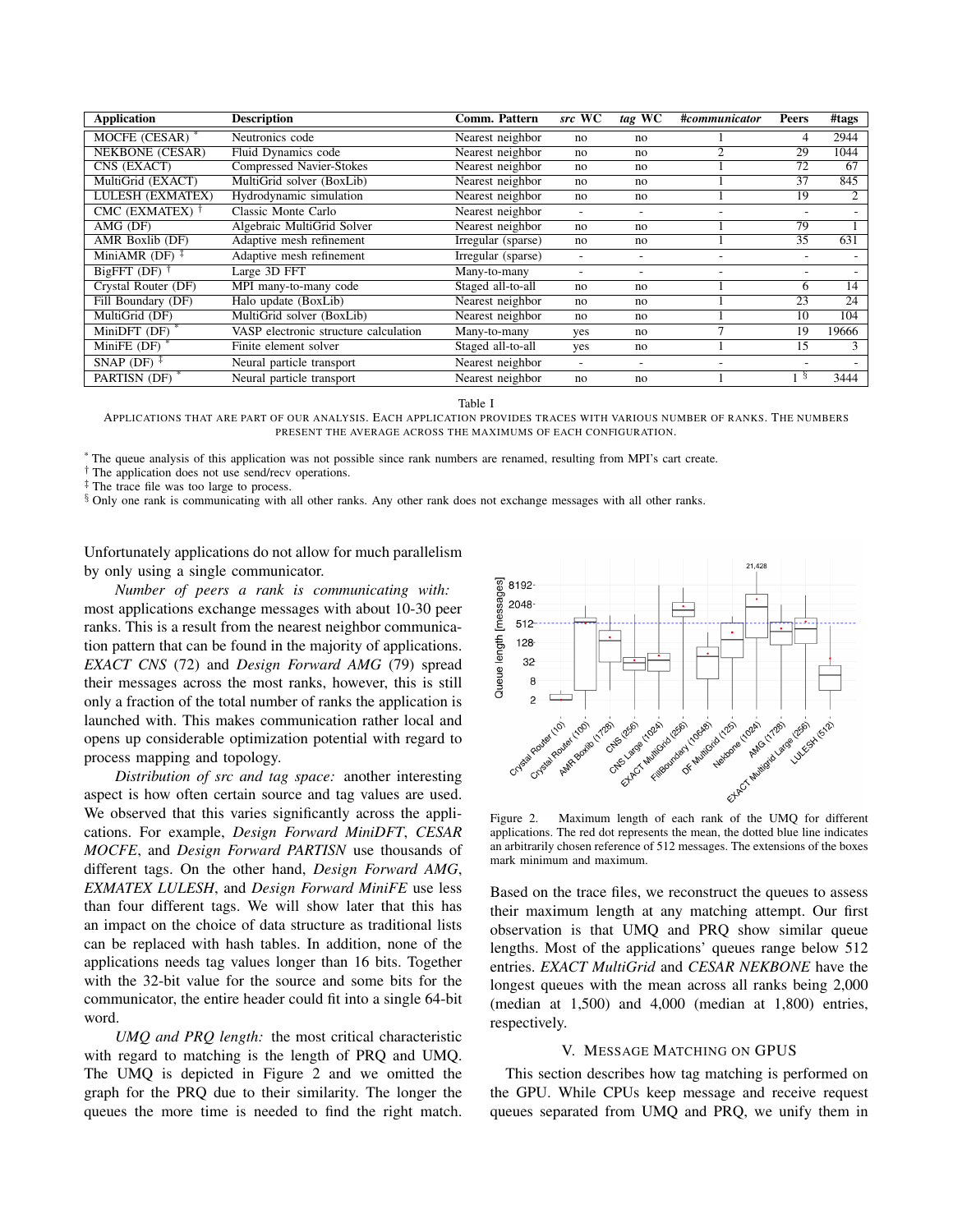

Figure 3. Message matching algorithm on the GPU. The picture shows four warps with a generic warp size of four threads.



· Kepler (K80)  $\triangle$  Maxwell (M40)  $+$  Pascal (GTX1080)

Figure 4. Single CTA matching rate for the GPU algorithm on various GPU architectures.

our GPU implementation. The UMQ is placed at the head of the message queue and the PRQ at the head of the receive request queue, respectively. Both queues reside in global memory on the GPU and we assume that new messages and receive requests are always placed into global memory. Furthermore, since the matching only concerns the endpoint, no messages are actually sent between GPUs in our synthetic scenarios.

## *A. Algorithm*

Our algorithm is divided into two parts: scan and reduce. Scan builds a matrix where matching messages are entered for every receive request. Messages are represented as rows and receive requests as columns. Due to wildcards or identical source and tag specifiers, a message can match multiple receive requests, creating dependencies between elements within a row. Since multiple messages can also match the same receive request, dependencies also exist between elements within a column. The algorithm and setup are depicted in Figure 3. The letters in the message queue indicate which receive requests match with this particular message. For example, *B,C* means that this message matches with receive request *B* and *C*.

The scan is performed by a large number of threads, each matching one message with all receive requests. The number of threads determines the number of rows of the matrix. Due to the limited amount of available shared memory, the scan is performed hierarchically: in the first step, all threads within a warp perform a vote, using CUDA's *ballot* intrinsic. The vote returns a 32-bit vector, each bit representing one thread of the warp. A set bit means the message matched the receive request. The bit-vector is written to the matrix, which comprises as many rows as warps being used. This minimizes the number of rows, because effectively only one bit is stored for every thread. Algorithm 1 describes the procedure in pseudocode. The *window* variable is the number of receive requests being scanned. Instead of reading the entire message or receive request, only *src* and *tag* are being read. The communicator is inherently given since we presume one matching engine per communicator.

The top-left of Figure 3 shows the message queue and warps, where each thread is assigned to one message. On the right, the receive request queue that is scanned in the first phase is shown. As can be seen, each warp writes its intra-warp vote result for every receive request to the matrix. After the scan, the second phase needs to reduce the column vectors to a single match vector.

Due to dependencies between columns, the reduce phase is sequential. Also, as so far all NVIDIA GPUs only support 32 warps per CTA, the matrix height is limited to 32. Consequently, one warp is sufficient to reduce a single column.

The reduce phase is presented as pseudocode in Algorithm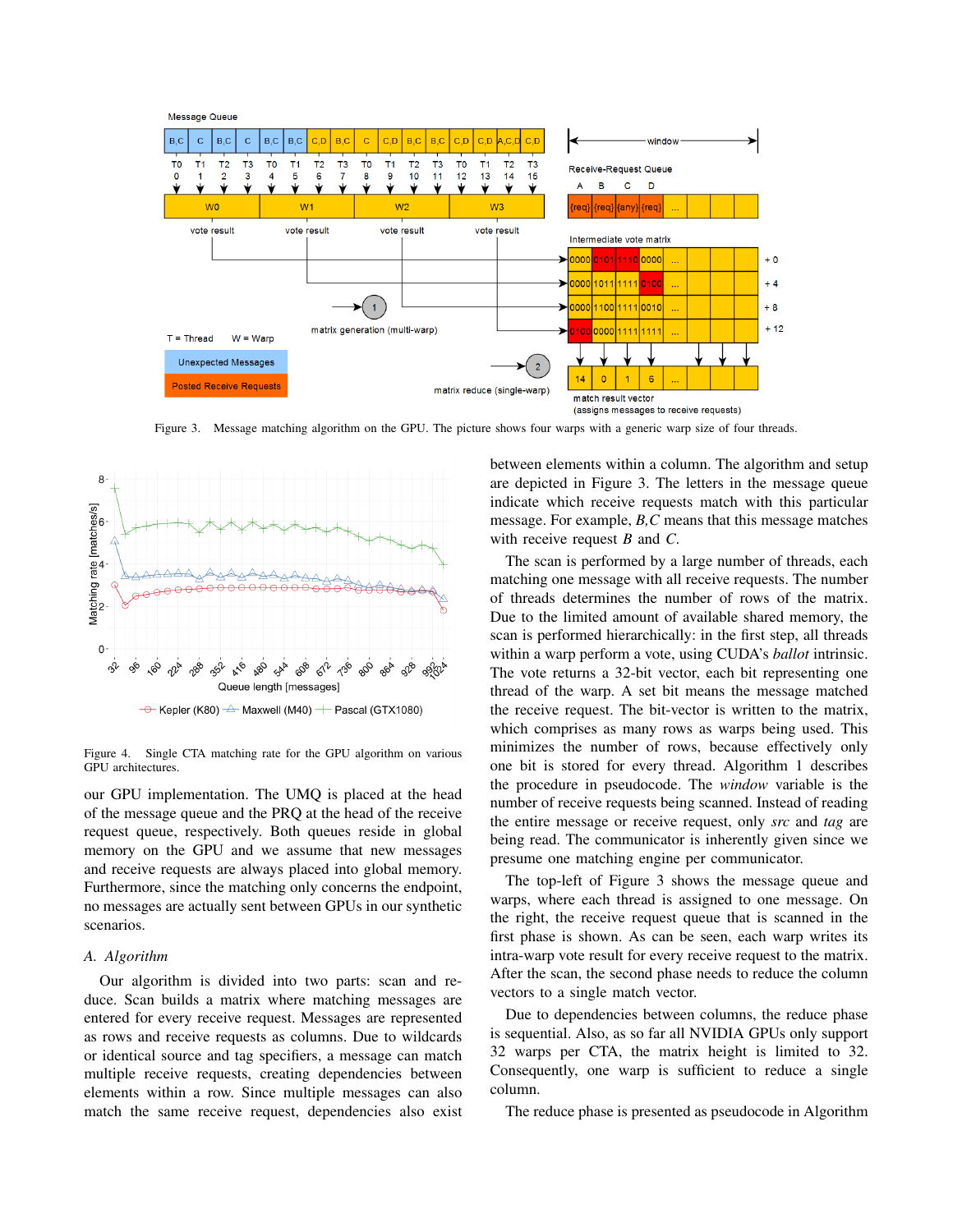2 and shown in Figure 3. At the first column, each thread starts off with a 32-bit mask that has all bits set, each bit representing a message. The bit-mask is necessary to resolve the dependency within a row, meaning one message can only match one receive request. Whenever a match occurs, the mask is modified and bits are erased. Next, each thread reads one element from the column, where *thread n* reads the *nth* element. The assignment is important since lower IDs belong to messages earlier in the queue. The *ballot* intrinsic is used again to determine threads that found a match. Note that the mask needs to be applied here to avoid re-matching the same message. The *find first set (ffs)* intrinsic returns the position of the first set bit and determines the lowest ID of the warp that placed its vote in the column. Again, lower IDs have higher priority due to ordering. Another *ffs* is required to identify the exact position of the thread within the warp that gets the match. Last, the appropriate bit of the mask needs to be erased and the next column can be reduced.

Looking at Figure 3 again, the first column of the matrix contains only a single set bit. The matching message is determined by the row and the bit position within the element of the matrix. In this example, a warp contains four threads and a total of four warps are used. Only *thread 3* sees a match in its element at position 3. Since the element was written by *warp 3* in the first phase, the matching message can be found at position 14 (warp ID x warp size  $+$  bit position - 1). The next column contains several matching messages. The first thread gets the match due to its lowest thread ID. Again, the first bit within the element points to the matching message, which can be found at the head of the queue. This procedure is repeated until all columns are reduced. Note that it also works with wildcards as the third column shows.

The main bottleneck of this algorithm is the sequential reduce phase, while the first phase can be executed by several warps in parallel. However, both phases can be pipelined to overlap execution. After the reduce, the column can be reused and overwritten by the scan phase again. The same applies to the receive requests that can be overwritten by pre-fetching new requests after the scanning is done.

The result of the matching algorithm is a vector that indicates the position of the matched message for every receive request. In real applications, matches cannot be found for all receive requests, leaving *no-matches* in the vector, possibly making it even sparser.

The last step of the matching algorithm is to compact the queues to advance the head pointer and start matching on the remaining requests. The compaction is composed of a prefix scan and memory move operations. In cases when the number of matches is very low, the bubbles can be tolerated and the compaction can be skipped.

| <b>Algorithm 1 Multi-warp scan</b>                                             |  |  |  |  |
|--------------------------------------------------------------------------------|--|--|--|--|
| 1: <b>SendObj</b> = sendBuffer[ thread:id $\rightarrow$ getObj()               |  |  |  |  |
| 2: for i from 0 to window $-1$ do                                              |  |  |  |  |
| <b>RecvObj</b> = recvBuffer[ i $\rightarrow$ getObj()<br>3:                    |  |  |  |  |
| $int32 \text{ vote} = \text{Deltalot}(\text{SendObj}) = \text{RecvObj})$<br>4: |  |  |  |  |
| voteMatrix [ warp:id * window + i ] = vote<br>5:                               |  |  |  |  |
| $61$ end for                                                                   |  |  |  |  |

Algorithm 2 Algorithm to reduce a column-vector, which contains the vote results, to a single match.

|                  | 1: $int32$ mask = 0xFFFFFFFF                         |  |  |  |  |
|------------------|------------------------------------------------------|--|--|--|--|
|                  | 2: if thread: $\mathrm{id}$ < warps then             |  |  |  |  |
| $\overline{3}$ : | for i from 0 to window $-1$ do                       |  |  |  |  |
| 4:               | $int32$ vote = voteMatrix[thread: $id$ * window + i] |  |  |  |  |
| 5:               | $int32$ bidders = <b>ballot</b> (vote & mask)        |  |  |  |  |
| 6:               | if thread: $id ==$ ffs(bidders) -1 then              |  |  |  |  |
| 7:               | $int32$ match = $_{effs}$ vote & mask ) - 1          |  |  |  |  |
| 8:               | mask = mask $\< (1 \lt \lt \text{match})$            |  |  |  |  |
| 9:               | result[ $i$ ] = thread: $id * warpsize + match$      |  |  |  |  |
| 10:              | end if                                               |  |  |  |  |
| 11:              | end for                                              |  |  |  |  |
|                  | $12:$ end if                                         |  |  |  |  |

#### *B. Synthetic micro-benchmarks*

In order to assess the performance of our algorithm we use a synthetic workload on different GPU generations. With our algorithm, up to 1024 messages can be matched in one iteration and unlike list-based approaches the order of receive requests has no impact on the matching rate. The message queues in this benchmark contain random tuples in random order, but all tuples of the message queue match with tuples in the receive queue, thus no elements are left in the queues after the matching. Figure 4 shows the performance for different queue lengths. Note that queues with less than 64 elements are scanned by a single warp and no matrix is generated.

The performance of our algorithm is steady and yields around 3M matches/s for a Kepler-class GPU, around 3.5M matches/s for a Maxwell M40 and 6M matches/s for a Pascal GTX1080. Since the scan has linear time complexity, the higher clock rate of the M40 and GTX1080 yields superior performance. At a queue length of 1024, the performance drops because all warps are required to perform the scan and the reduce phase cannot be overlapped anymore.

Queues that contain more than 1024 elements require multiple iterations and the performance drops accordingly. At this point, the order of the receive requests matters. While an ordered queue would yield the same performance as shown in the graph, a reversed queue would decrease performance. However, as the trace analysis showed, the vast majority of applications have queues smaller than 1024 elements. Nonetheless, we are going to discuss longer queues later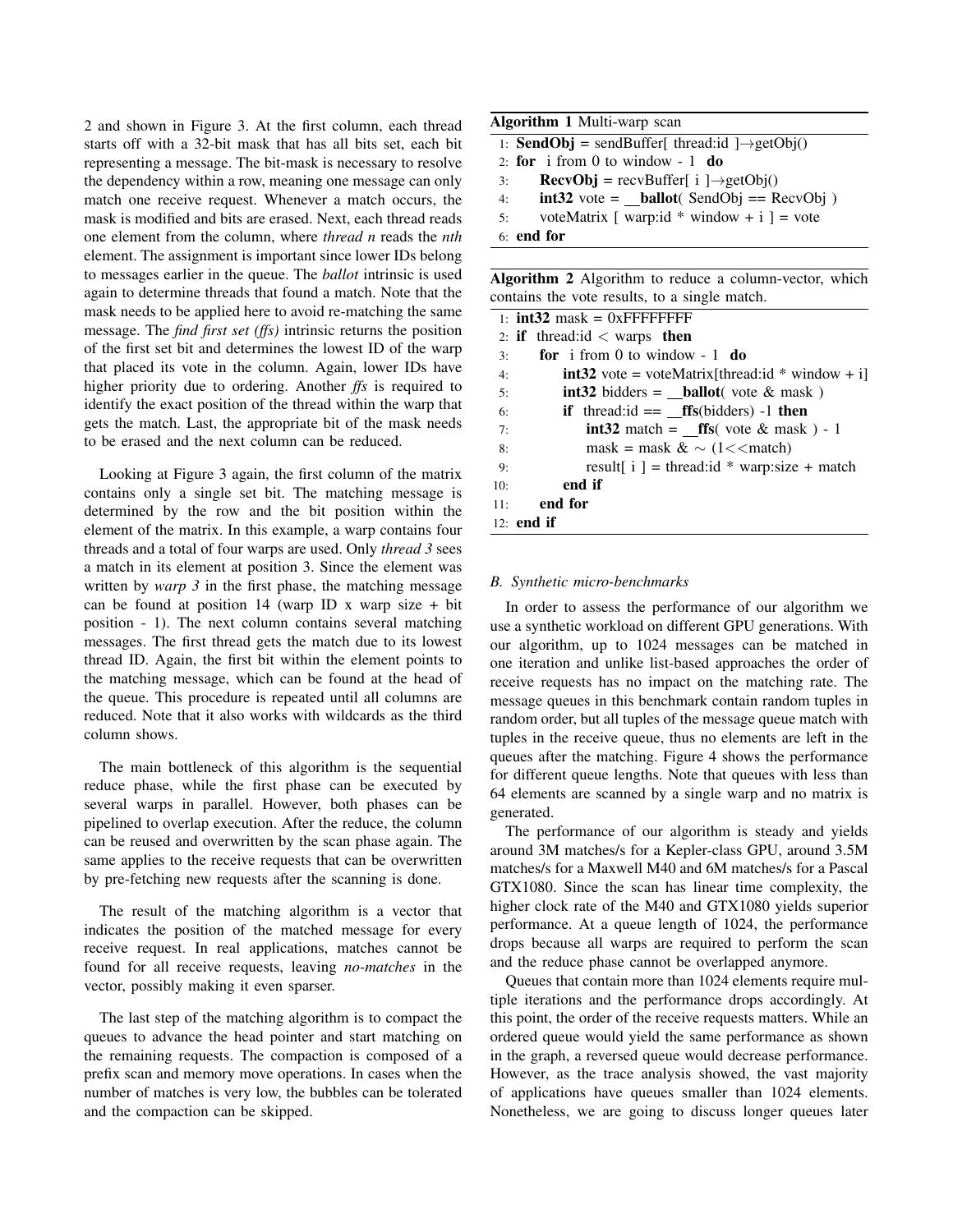

Figure 5. Matching rate for multiple queues on the Pascal-class GTX1080. The numbers represent the number of CTAs, running on the same SM.

when we introduce relaxations.

### VI. RELAXATIONS

The previous message matching algorithm completely complies with MPI semantics, but the resulting dependencies limit parallelism and hence the matching performance. However, multiple levels of parallelism are possible. The top level partitions among communicators, as there exist no dependencies. Unfortunately, applications tend to use only a single communicator, as our application analyses revealed.

The next level could partition among ranks, but this is impossible due to wildcards. Consequently, our first relaxation proposal is to *prohibit the use of the any source wildcard*. Note that prohibiting tag wildcards would allow to further partition among tags, but tags are usually not uniformly distributed, resulting in an imbalanced utilization of queues.

Another limitation is caused by unmatched messages, which result from the entire PRQ being traversed with no matching request found. Having all receive requests posted before new messages arrive removes that inefficiency and guarantees that each message matches in one iteration. This brings us to our next relaxation: *no unexpected messages*.

As described earlier, exactly-one matching is guaranteed by naming and ordering. Ordering is another severe limitation for the matching process since it creates dependencies. However, without ordering the user has to take care to identify the right messages, for example, using tags to uniquely identify the right message. On the other hand, in a strict Bulk Synchronous Parallel (BSP) [16] model, tags can be reused after synchronization. This brings us to the last relaxation we are proposing: *no implicit ordering*.

# *A. Rank partitioning - no source wildcard*

Prohibiting the *src* wildcard allows the rank space to be statically partitioned and arranged into multiple queues. The number of queues depends on the number of peer a rank is communication with and messages that are exchanged. Queues should be kept moderate in length in order to yield high matching rates.

Generally, the more queues are used the better the performance since more parallelism can be exploited. However, this is only valid if each queue contains at least 32 entries in order to efficiently use warps on the GPU. In fact, this is interesting since the single queue approach benefits from less than 1024 entries in the single queue, while implementing many queues requires many messages from different sources in order to equally utilize multiple queues.

Figure 5 depicts the performance for different numbers of queues plotted against the total queue length. In addition, the annotated numbers show the number of CTAs that are required. Note that all CTAs run on the same SM and the graph refers to the Pascal GTX1080. In this experiment, the GTX1080 yields an average speedup of 2.12x over the Kepler K80 and 1.56x over the Maxwell M40, respectively.

The first observation is that performance scales almost linearly for up to four queues, afterwards it is just below linear due to extra overhead. If queues are split up, each queue becomes smaller and provides less opportunity to overlap both the scan and reduce phases. As a result the pipelining is less efficient. Also, the synchronization required for pipelining applies to all warps and not only to the warps that process the same queue.

If the queue length exceeds 1024 elements, one CTA cannot provide enough threads unless one thread matches more than one message. A single SM is able to schedule warps from up to 16 CTAs concurrently as long as shared memory and register resources are sufficient. As can be seen, increasing the number of CTAs allows for longer queues, but also reduces efficiency and performance. According to NVIDIA's occupancy calculator, this algorithm allows two CTAs to run in parallel. Hence, more CTAs leads to serialization and performance is reduced. Nonetheless, more CTAs provide more threads allowing for larger queues, which are necessary in some cases. If multiple SMs were used, the performance would be increasing linearly since all CTAs would be running in parallel, however, less resources would be available to execute the application.

Besides performance, feasibility of our relaxations is important. The number of peers a rank is communicating with constitutes the maximum number of queues. We have shown that most applications allow roughly 20 queues to be used, while only a few applications allow more. Additionally, it is important to look at the communication pattern. Having multiple queues is only efficient if queues are evenly used. A uniform distribution of ranks that are addressed would be the best case. We analyzed how often a given rank addresses any other rank. While most of the applications show a regular and uniform behavior, *CESAR Nekbone* and *AMR Boxlib* showed a rather irregular communication behavior.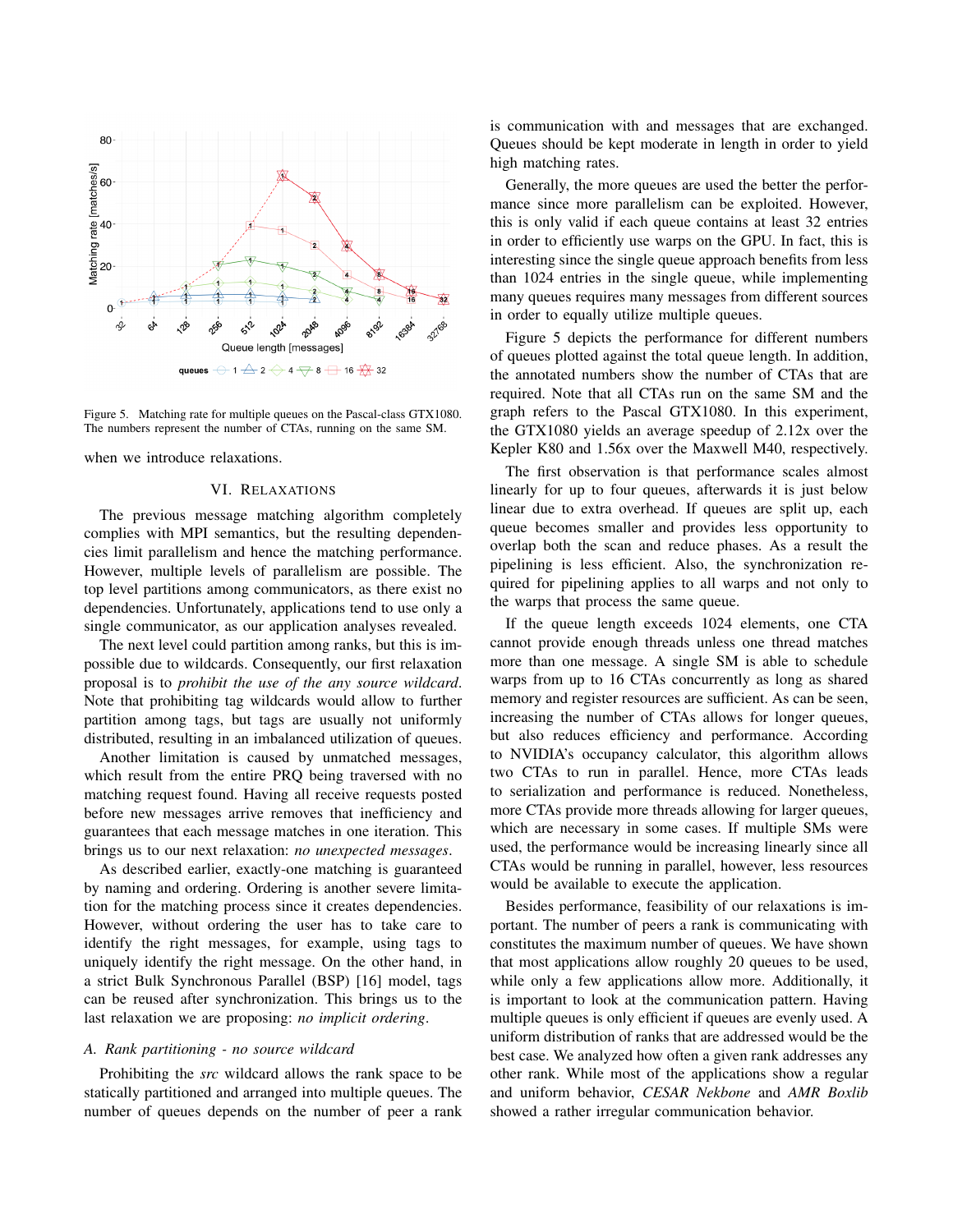

The left graph shows the maximum occurrence of a given  $\{src, tag\}$  tuple among all tuples and destinations. The lower the better for hash tables, which performance is shown in the right graph.

# *B. No unexpected messages*

Our second relaxation prohibits the use of unexpected messages, which has two performance implications. First, after matching a compaction step is required to remove matched elements. Experiments have shown that this reduces the matching rate by about 10%. Second, non-matching messages still propagate through the entire receive request queue without any progress. In our algorithm performance decreases linearly with the number of matched messages per iteration. For example, if only half of the messages can be matched, the matching rate shown in this paper is reduced by about 50% as well.

While prohibiting the *src* wildcard has no implication on how code is written for most of the applications we have analyzed, not allowing unexpected messages has a much greater impact. It would require the vast majority of applications to be rewritten to remove the synchronization of send/recv calls. Either barriers are required to ensure that receives have been pre-posted or receivers have to be queried to determine if they have posted the receive request already.

# *C. No wildcards and ordering*

The last relaxation we propose is out-of-order delivery of messages, removing dependencies and allowing hash tables to be used as primary data structure. We also prohibit wildcards for the sake of simplicity, but theoretically they could be supported with hash tables as well. The main benefit of hash tables is that they enable constant insert and search time complexity, but for hash tables to perform well the input data set should comprise as many unique values as possible to avoid collisions.

In Figure 6(a) we show the uniqueness of *{src*, *tag}* tuples among all destinations within an applications. For example, a value of 50% means that a single tuple appears in 50% of all messages to a given destination. This would be a bad case for hash tables since many collisions would reduce performance significantly. However, as can be seen, most applications range in single digit percentages, supporting the choice of hash tables.

We implemented a two-level hash table with the primary table being five times larger than the secondary table. First, all threads fetch a receive request from the queue and insert it into the primary hash table. If there is a collision, the receive request is inserted into the secondary table. In case of another collision, the thread holds on to the request for the next iteration. During the second phase, each thread fetches a message, calculates the hash key, and queries the primary table. If no entry matches, the secondary table is queried and if no match can be found again, the match is deferred to the next iteration. The more collisions occur, the more iterations are required to match all elements. We chose Robert Jenkin's 32-bit (6-shifts) hash function [17], which we found to be in wide use. Future work might further investigate various combinations of hash functions and collision resolution policies.

The performance of our hash table approach is depicted in Figure 6(b). Relaxing the ordering opens up a tremendous speedup for the matching process. With 1024 elements and one CTA, a matching rate of 110M matches/s (Kepler) can be achieved, while 32 CTAs yield 150M matches/s (Kepler). An impressive performance is observed on the Pascal GTX1080, which yields about 500M matches/s. This translates into a speedup of 3.3x over Kepler. Note that due to the SM's limited resources the execution of multiple CTAs is serialized. Also note that we chose random values for the *{src*, *tag}* tuple for our experiments.

Although the performance is remarkable, relaxing ordering has significant implications on the user, who now bears more responsibility than with ordered message delivery. The *tag* has to be used to uniquely identify messages from the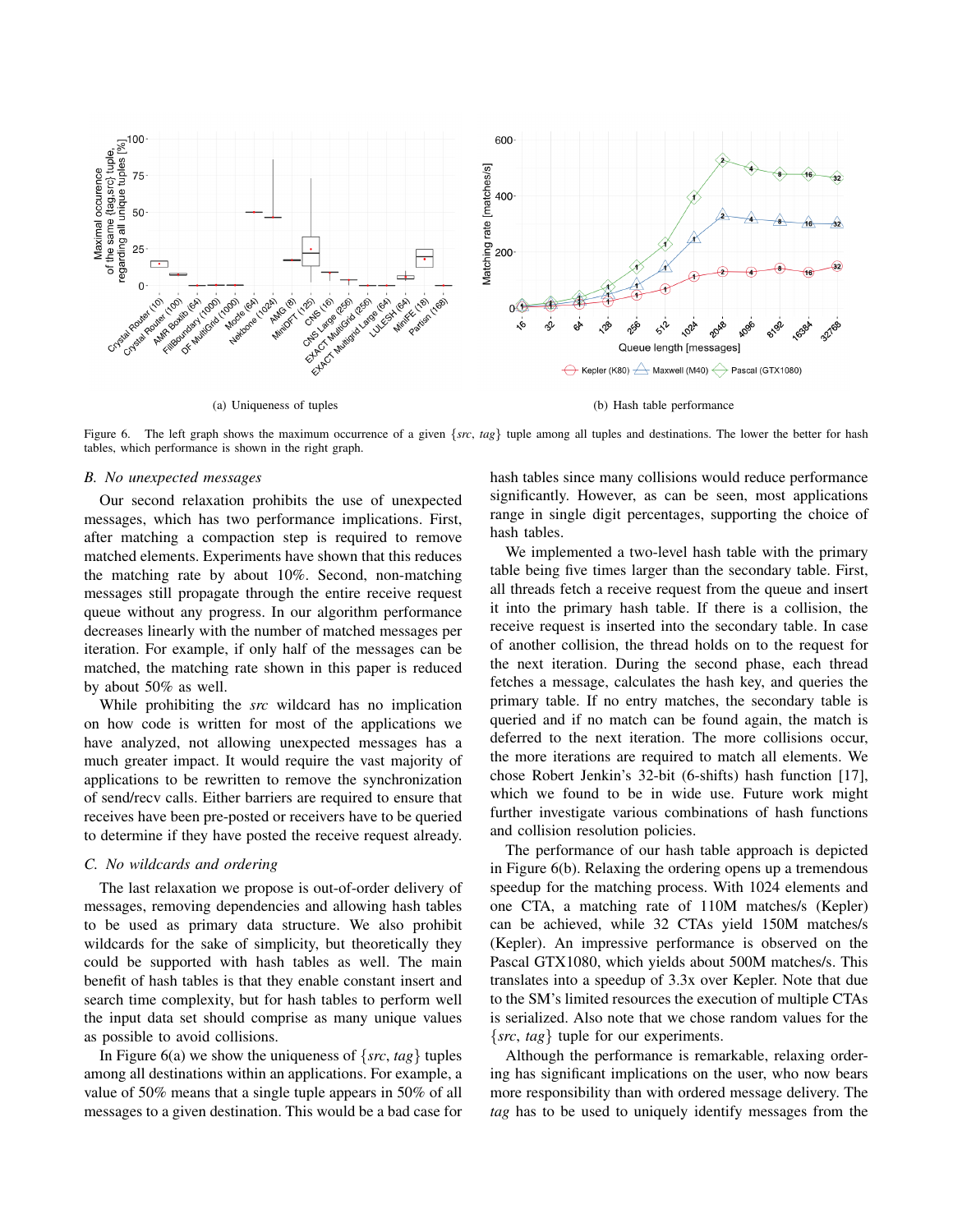| Wildcards | Ordering   | Unxp. msgs. | Part. | Data structure | Perf.     | User implication | Comments                          |
|-----------|------------|-------------|-------|----------------|-----------|------------------|-----------------------------------|
| yes       | yes        | yes         | no    | Matrix         | Low       | None             | $MPI$ ( $\leq 6M$ matches/s)      |
| yes       | yes        | no          | no    | Matrix         | Low       | Medium           | $\sim$ 6M matches/s               |
| no        | yes        | yes         | yes   | Matrix         | High      | Low              | < 60M matches/s due to compaction |
| no        | <b>ves</b> | no          | yes   | Matrix         | High      | Medium           | $\sim$ 60M matches/s)             |
| no        | no         | yes         | yes   | Hash Table     | Very High | High             | $<$ 500M matches/s                |
| no        | no         | no          | yes   | Hash Table     | Very High | High             | $\sim$ 500M matches/s             |

Table II

SUMMARY OF OUR RELAXATIONS AND THEIR IMPLICATIONS. *Part.* SHOWS WHETHER PARTITIONING IS POSSIBLE OR NOT. PERFORMANCE NUMBERS REFER TO THE PASCAL-CLASS GTX1080 GPU.

same source, hence applications have to be rewritten and restructured. We still think this would be applicable in many iterative and BSP-like applications.

# VII. DISCUSSION

We focused on the message matching as it is key to high message rates, which again is key to many applications [18]. Furthermore, high message rates are also essential in a PGAS model, which receives noticeable attention on GPUs [19]. Note that the matching performance of our algorithms is summarized in Table II.

## *A. Communication characteristics*

The application analysis showed that point-to-point communication is generally limited to a fraction of the total number of available ranks. Assuming the *src* wildcard was prohibited this allows for 10-30 queues to be implemented in most applications. Furthermore, queues rarely exceed 512 entries and only two applications show queues in the range of 2,000 to 4,000 entries, with both UMQ and PRQ showing similar lengths.

Although we have studied CPU-centric applications we believe these insights are also valuable for GPU-centric communication models. Use cases include porting of existing applications to heterogeneous systems with compilerassisted mechanisms, preserving the application's behavior and exposing comparable communication patterns to GPUs. Furthermore, communication is part of the algorithmic nature of the problem and should depend only to a limited extend on the architecture the application runs on.

## *B. User implications through proposed relaxations*

While prohibiting wildcards seems applicable in most cases, requiring all messages to be expected needs far more changes in the applications' codes. Additional synchronization becomes necessary, which has to be ensured by the user. However, this is already a widely implemented optimization and well understood by many HPC programmers. LULESH, for example, already posts the vast majority of receive requests in advance.

Giving up ordering guarantees seems to have a great impact since applications needed to be restructured and rewritten, again mandating additional synchronization. However, tags can be used to restore ordering at the user level.

MPI was designed for CPUs to cover a broad range of applications and many features aim to ease programming. However, scientific applications on GPUs are generally well structured and strictly follow the BSP model, so that we believe these features can be spared in the GPU domain. Thus, we consider these relaxations to be feasible.

# *C. Architectural challenges*

The fully MPI-compliant algorithm offers only a limited amount of parallelism and performance is low due to the GPU's low single thread performance. Another issue is the lack of a sufficient number of available warps to hide long instruction latencies. Newer GPU generations show better performance, but only due to higher clock frequencies. We endorse new architectural features like variable warp sizes [20], which helps with the matching of shorter queues, and better dynamic parallelism [21], which allows for adjusting kernel parameters to queue sizes. Furthermore, we hope for more control over scheduling and dynamic memory management within GPU kernels to support further parts of the messaging stack.

#### VIII. CONCLUSION

In this paper we analyzed exascale proxy applications to understand their communication behavior. We found that send/recv communication is usually limited to a small number of ranks and that message matching queues contain less than 512 entries for most applications. We presented a matching algorithm for GPUs that complies with MPI's constraints. However, the achieved matching rate of roughly 6M matches/s on Pascal-class GPUs seems incompatible with future requirements. We experimentally relaxed MPI semantics to extract more parallelization out of the matching task and were able to report speedups of 10x when prohibiting wildcards, and 80x by allowing out-of-order message delivery. In particular, prohibiting wildcards seems feasible since the vast majority of applications do not use them.

As accelerators are becoming peer processors, it seems inevitable that they will independently source and sink traffic. We observe that even though such accelerators have been available for a long time, there is still little movement towards more suitable and specialized communication models. The insights from our experiments regarding GPUbased matching and relaxations should lead to a better